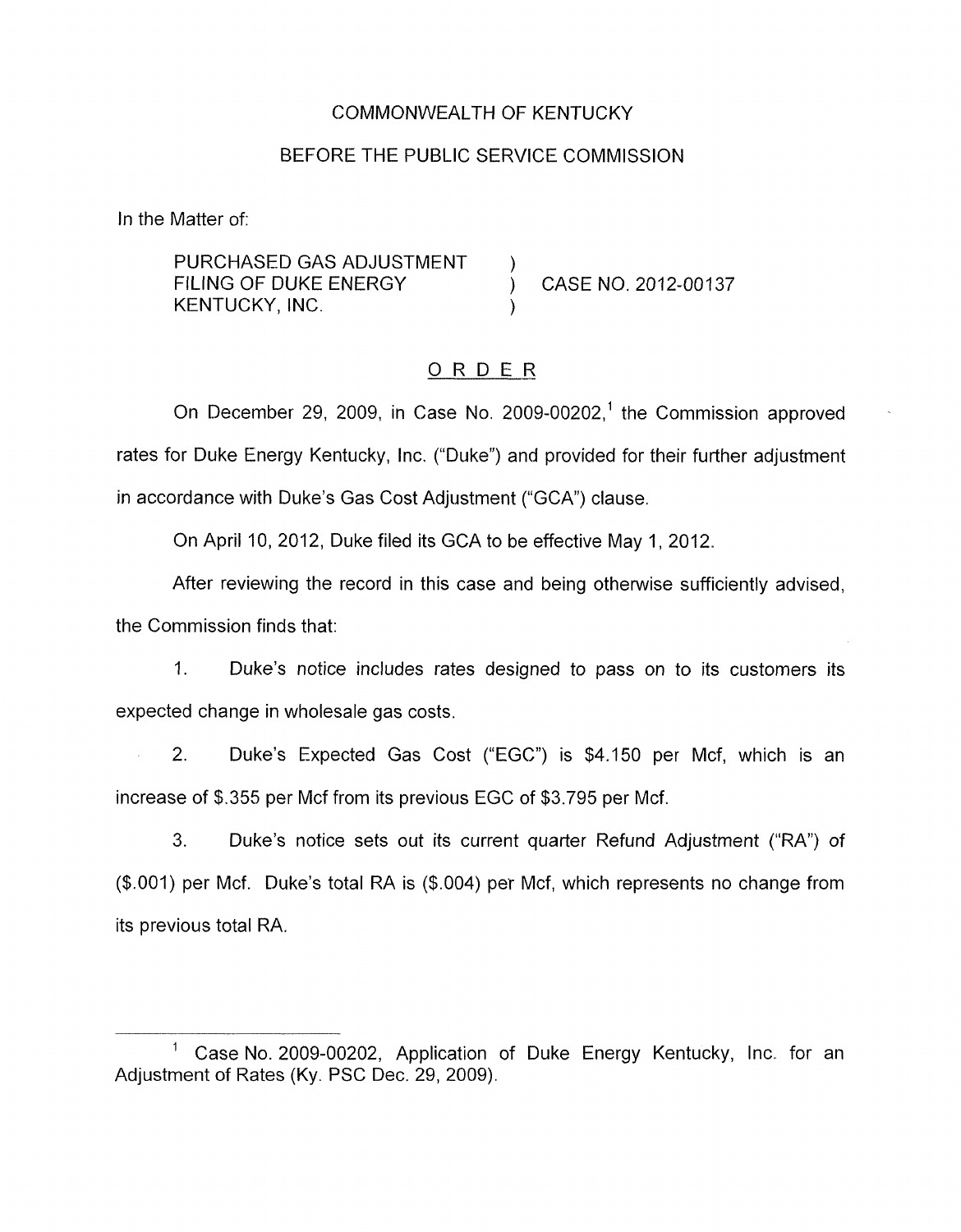4. Duke's notice sets out its current quarter Actual Adjustment ("AA'') of \$.I74 per Mcf. Duke's total AA is (\$.134) per Mcf, which represents no change from its previous total AA.

5. Duke's natice sets out a current quarter Balancing Adjustment ("BA'') of \$.000 per Mcf. Duke's total BA of \$.004 per Mcf represents no change from its previous total BA.

6. Duke's Gas Cost Recovery ("GCR'') rate is \$4.016 per Mcf, which is an increase of \$.355 per Mcf from its previous GCR of \$3.661 per Mcf.

7. The rates as proposed by Duke and set forth in the Appendix to this Order are fair, just, and reasonable, and should be approved for final meter readings by Duke on and after May 1,2012.

IT IS THEREFORE ORDERED that:

1. The rates proposed by Duke and set forth in the Appendix to this Order are approved for final meter readings on and after May 1, 2012.

2. Within 20 days of the date of this Order, Duke shall file its revised tariffs with this Commission setting out the rates approved herein and reflecting that they were approved pursuant to this Order.

By the Commission

⋒ **FNTERED** APR 24 2012 APR 24 2012 SERVICE COMMISSION

**ATTES** Director Exe

Case No. 2012-00137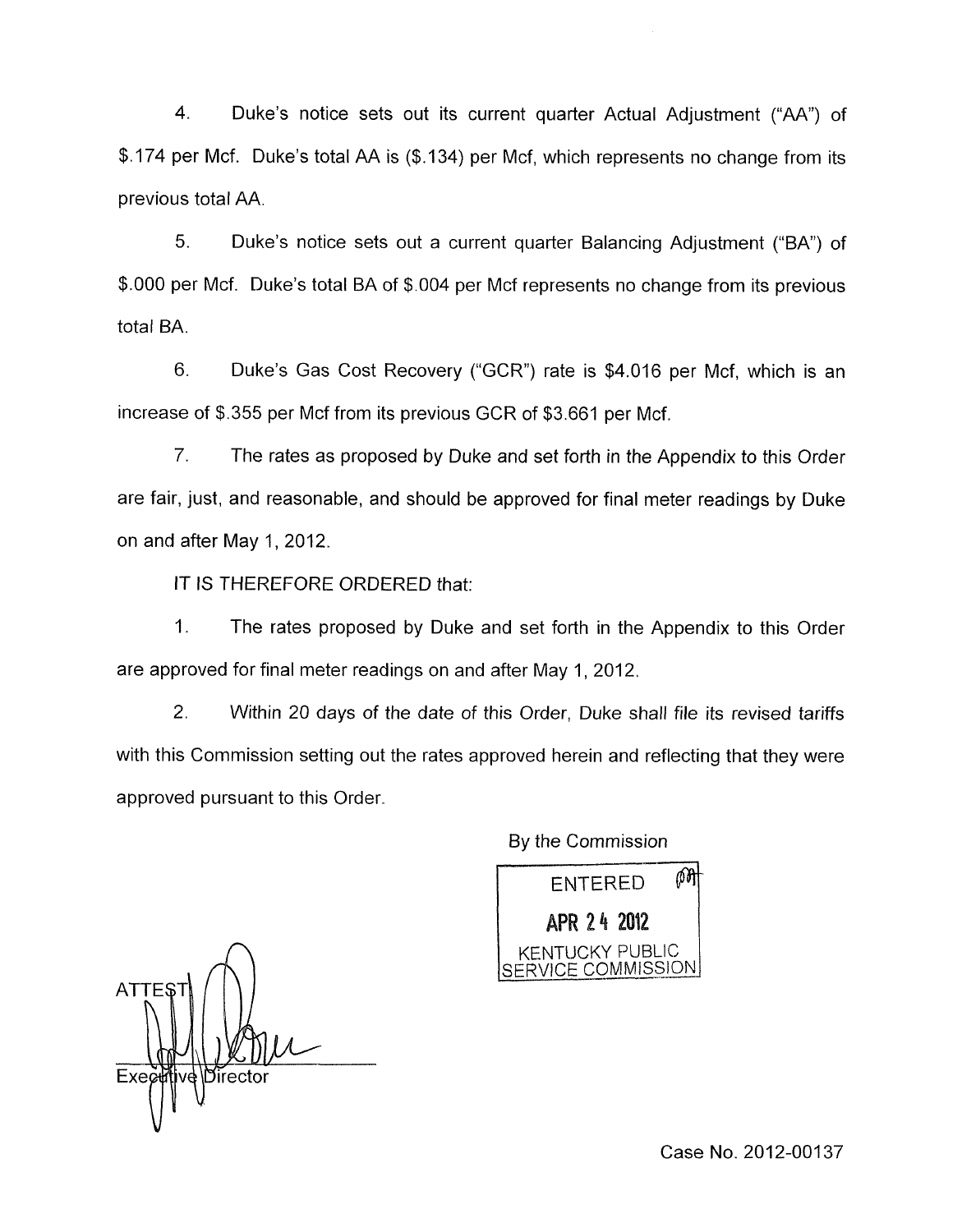#### APPENDIX

# APPENDIX TO AN ORDER OF THE KENTUCKY PUBLIC SERVICE COMMISSION IN CASE NO. 2012-00137 DATED

The following rates and charges are prescribed for the customers served by Duke Energy Kentucky, Inc. All other rates and charges not specifically mentioned herein shall remain the same as those in effect under authority of the Commission prior to the effective date of this Order.

### GAS SERVICE RATES

## RATE RS RESIDENTIAL SERVICE

|                                                 | Base<br>Rate                             |      | <b>Gas Cost</b><br>Adjustment | Total<br>Rate |
|-------------------------------------------------|------------------------------------------|------|-------------------------------|---------------|
| Commodity Charge for<br><b>All Ccf Consumed</b> | \$.37213                                 | plus | \$.4016                       | \$.77373      |
|                                                 | <b>RATE GS</b><br><b>GENERAL SERVICE</b> |      |                               |               |
|                                                 | Base<br>Rate                             |      | <b>Gas Cost</b><br>Adjustment | Total<br>Rate |
| Commodity Charge for<br><b>All Ccf Consumed</b> | \$.20530                                 |      | \$.4016                       | \$.6069       |

## RIDER GCAT GAS COST ADJUSTMENT TRANSITION RIDER

The amount of this charge or (credit) shall be (\$.0134) per 100 cubic feet. This rate shall be in effect during the months of March 2012 through May 2012 and shall be updated quarterly, concurrent with the Company's GCA filings.